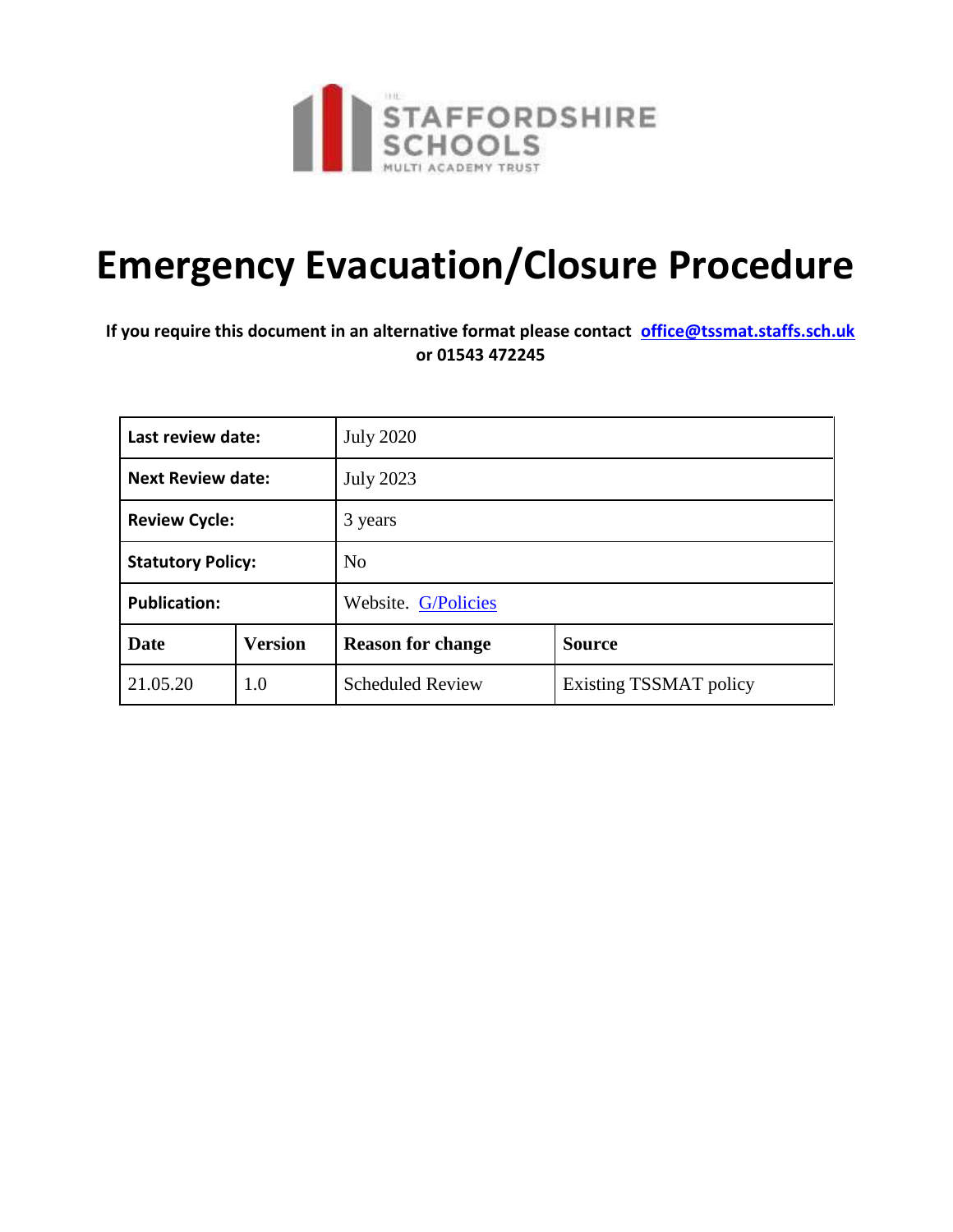## **Emergency Evacuation Policy**

In the event of an emergency, our primary concern will be to ensure that both children and staff are kept safe. If it is necessary to evacuate a school or Care Club, the following steps will be taken:

- If appropriate the Headteacher, manager or session supervisor will contact the emergency services.
- All children will be escorted from the building to the assembly point using the nearest safe exit.
- No attempt will be made to collect personal belongings, or to re-enter the building after evacuation.
- A nominated member of staff will check the premises and will collect the register (including emergency contact details) providing that this does not put anyone at risk.
- Before leaving the building the nominated person will close all accessible doors and windows, if it is safe to do so.
- The register will be taken and all children and staff accounted for.
- If any person is missing from the register, the emergency services will be informed immediately.
- If a Care Club session is affected, the manager will contact parents to collect their children. If the register is not available, the manager will use the emergency contacts list (which is kept off site).
- If necessary to send children home from school or Care Club, all children will be supervised until they are safely collected.
- If after every attempt, a child's parent or carers cannot be contacted, the Trust will follow its **Uncollected Child** procedure.

If the school or Care Club has to close, even temporarily, or operate from alternative premises, as a result of the emergency, we will notify Ofsted.

Ofsted's address is: Ofsted, Piccadilly Gate, Store Street, Manchester M1 2WD Telephone: 0300 123 1231

This policy acts in conjunction with the Fire Safety Policy, and the Lockdown Policy.